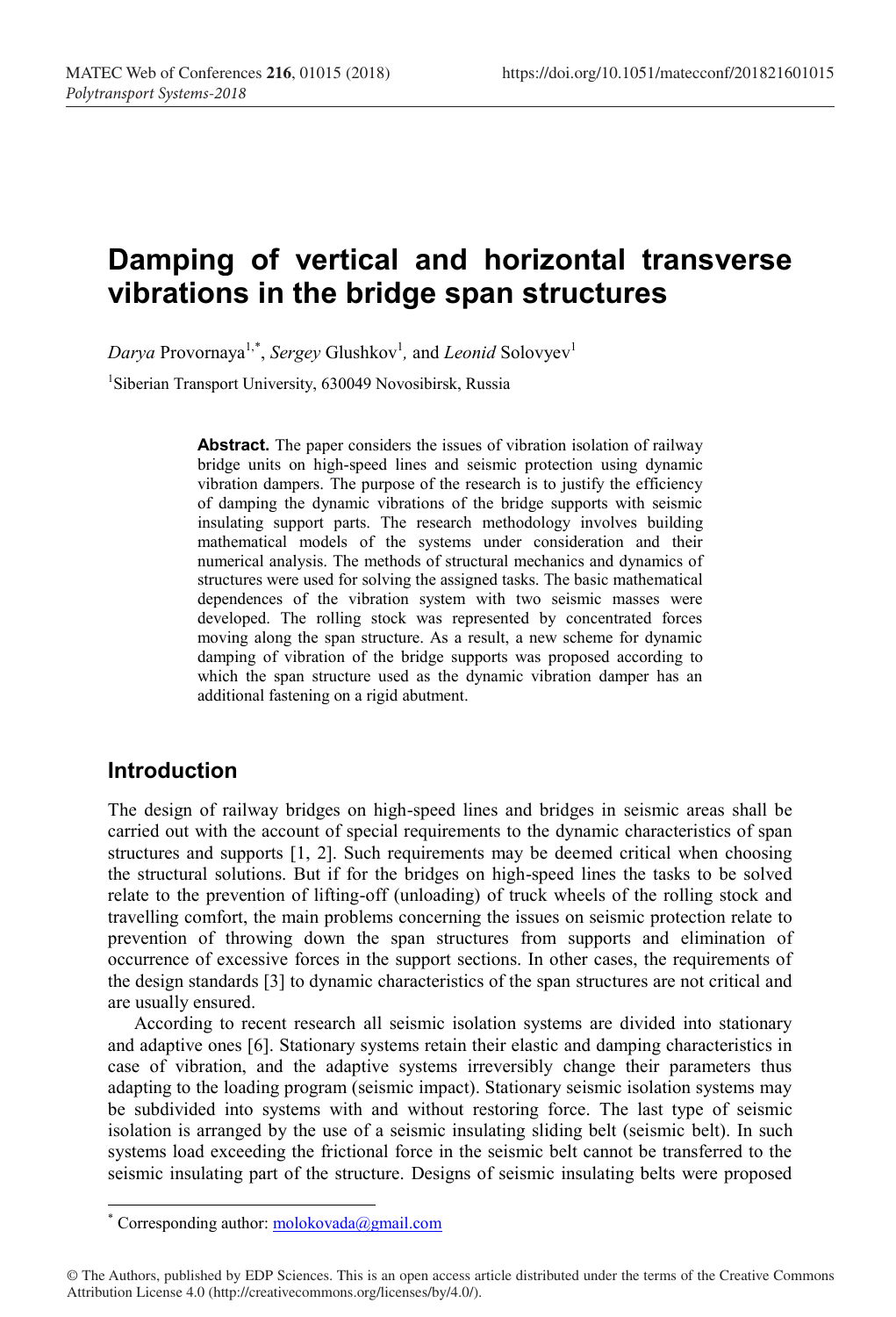by many experts, but they were studied in more details in the works of L.S. Kilimnik, V.P. Chudnetsov and L.A. Soldatova [16]. A new method of seismic isolation is considered on the basis of the previous studies.

Dynamic calculations of bridges on the high-speed lines require consideration of the mechanical vibration system such as "bridge-moving train" having energy dissipation properties. Repeated loads from the oncoming trucks of a moving train cause the forced vibrations of the span structures in a certain speed range. Vibrations with frequencies close enough to the natural structure vibration frequencies may cause resonance effect. The resonance effect for high-speed lines is a much greater problem than the movement of trains with normal speeds (up to 160-200 km/h) because of the danger of losing contact between the wheel and the rail [8].

For the purpose of eliminating the resonance in the existing design practice, the method of adjustment of the span structure mass is applied upwards (in comparison with the solutions providing only the strength of the structures). This entails an increase in expenses both for the span structure, and for supports and foundations, as well as the complication of conditions of installation of structures [4]. The use of dynamic vibration dampers allows us to achieve compliance with the requirements for bridges on the high-speed lines in terms of safety of operation even with the use of span structures of standard design solutions [5].

The scientific problem is that with regard to calculation and design of all kinds of structures for seismic regions the calculation of seismic resistance of bridges falls back the calculations of joint seismic resistance because the demolition of bridges by percentage takes not the first place on the total scale of destructions after the earthquake [7]. Existing recommendations on the assigning of calculation models for bridges when calculating the seismic impacts do not provide for the basis for multilevel design. The system created during the last 10 years includes the updated systems of anti-seismic reinforcement of bridges based on the principles of seismic isolation and seismic damping [16].

The purpose of the research is to justify the efficiency of damping the dynamic vibrations of the bridge supports with seismic insulating support parts. The scientific novelty of the research results includes:

- 1. use of vibration dampers of a new type for improvement of operational characteristics of the bridge span structures;
- 2. study of vibrations of support assemblies in span structures;
- 3. development of the span structure design concept with dynamic vibration damper considered in this research work.

#### **Mathematical research model**

Let us consider a beam of a span structure which is exposed to rectilinear vibrations under the influence of a harmonic force with amplitude  $F_0$  and frequency  $\omega$ . Assume that  $x_0(t)$  is the displacement of the span structure in the horizontal or vertical plane, and  $x_1(t)$  is the displacement of damper.

On the basis of the obtained calculation model, we are going to develop a mathematical model for it, which may most fully describe the behaviour of the system: span structure beam – dynamic vibration damper – support. Differential equations of the system movement can be written in the form as follows:

$$
\begin{cases}\nm_0\,\ddot{x}_0 + (C_0 + C_1)x_0 - C_1x_1 + (h_0 + h_1)\dot{x}_0 - h_1\dot{x}_1 = F\sin\omega t; \\
m_1\,\ddot{x}_1 - C_1x_0 + (C_1 + C_2)x_1 + (h_1 + h_2)\dot{x}_1 - h_1\dot{x}_0 = 0.\n\end{cases} \tag{1}
$$

The system is solved using the method of complex amplitudes. For this purpose let us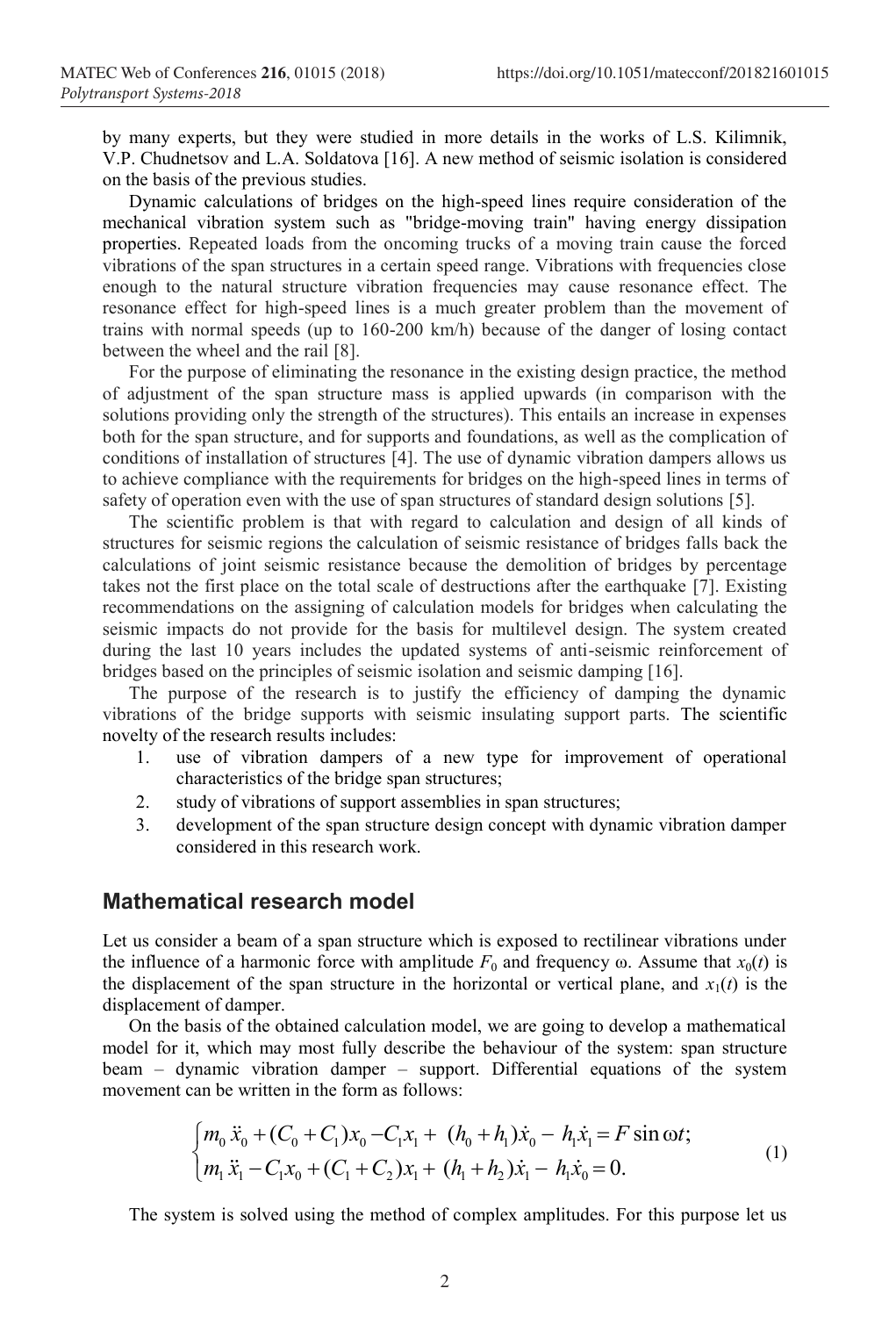write down the system of equations in the same way as (1) thus denoting in the left part  $x_0$ and  $x_1$  through  $y_0$  and  $y_1$  respectively, and specifying  $F_0$  cos in the right part. The initial system (1) is added to the resulting system of equations multiplied by  $i = \sqrt{-1}$ , and we obtain a system of equations relative to the complex variables  $z_0 = ix_0 + y_0$   $u z_1 = ix_1 + y_1$ :

$$
\begin{cases}\nm_0 \ddot{z}_0 + (C_0 + C_1)z_0 - C_1 z_1 + (h_0 + h_1)\dot{z}_0 - h_1 \dot{z}_1 = F e^{i\omega t}; \\
m_1 \ddot{z}_1 - C_1 z_0 + (C_1 + C_2)z_1 + (h_1 + h_2)\dot{z}_1 - h_1 \dot{z}_0 = 0.\n\end{cases}
$$
\n(2)

The system (2) is solved as follows:

$$
z_0(t) = A_0 e^{i\omega t}; \quad z_1(t) = A_1 e^{i\omega t}.
$$
 (3)

Taking into account the expression (3) we obtain from (2) a system of linear algebraic equations for the complex amplitudes  $A_0$  and  $A_1$ :

$$
\begin{cases}\n\left[-m_0 \omega^2 + C_0 + C_1 + i(h_0 + h) \omega\right] A_0 - \left[C_1 + ih_1 \omega\right] A_1 = F; \\
\left[-m_1 \omega^2 + C_1 + C_2 + i(h_1 + h_2) \omega\right] A_0 - \left[C_1 + ih_1 \omega\right] A_0 = 0.\n\end{cases} (4)
$$

or in non-dimensional form

$$
\begin{cases}\n\left[1 - \Omega^2 + iq_0 \Omega\right] \overline{A}_0 - \left[iq_{01} \Omega + \lambda\right] \overline{A}_1 = 1; \\
\left[\mu\left(\nu^2 - \Omega^2\right) + iq_1 \nu \mu \Omega\right] \overline{A}_1 - \left[iq_{01} \Omega + \lambda\right] \overline{A}_0 = 0,\n\end{cases} \tag{5}
$$

where  $\mu = m_1/m_0$  is the mass ratio of the damper and the beam;  $\sigma^2 = \sigma_1^2/\sigma_0^2$  – damper adjustment;  $\omega_0 = \sqrt{\left(\frac{C_0 + C_1}{m_0}\right)^2}$  – natural frequency of the span structure beam;  $\omega_1 = \sqrt{(C_1 + C_2)/m_1}$  – partial frequency of the damper; = / <sub>0</sub> – non-dimensional excitation frequency;  $q_0 = 2(h_0 + h_1)/h_{0_{\rm Kp}}$ ,  $q_{01} = 2h_1 / h_{0_{\rm Kp}}$ ,  $q_1 = 2(h_1 + h_2)/h_{0_{\rm Kp}}$ non-dimensional ratios of resilient friction;  $\overline{A}_{0} = A_{0} / A_{0}$ ,  $\overline{A}_{1} = A_{1} / A_{0}$ . – nondimensional amplitudes of vibrations of the span structure beam and the damper, respectively;  $A_{0C} = F_0 / C_0$  – conditionally static movement of the span beam during passage of the travelling load.

Since the forced vibrations are considered, it is sufficient to determine only the amplitudes of these vibrations, that is, the modules of complex amplitudes. When solving the system of equations (5), we obtain

$$
\left|\overline{A}_0\right| = \sqrt{\frac{\mu \left(v^2 - \Omega^2\right)^2 + \left(q_1 v \mu \Omega\right)^2}{A^2 + i B^2}},\tag{6}
$$

$$
\left|\overline{A}_1\right| = \sqrt{\frac{\left(q_{01}\Omega\right)^2 + \lambda^2}{A^2 + iB^2}}\,,\tag{7}
$$

where A is the real part and B is imaginary part defined by formulas

$$
A = \mu \Omega^4 - \Omega^2 \Big[ \mu \Big( 1 + q_0 q_1 \nu \Big) - q_0^2 \Big] + \mu \nu^2 - \lambda^2 \,, \tag{8}
$$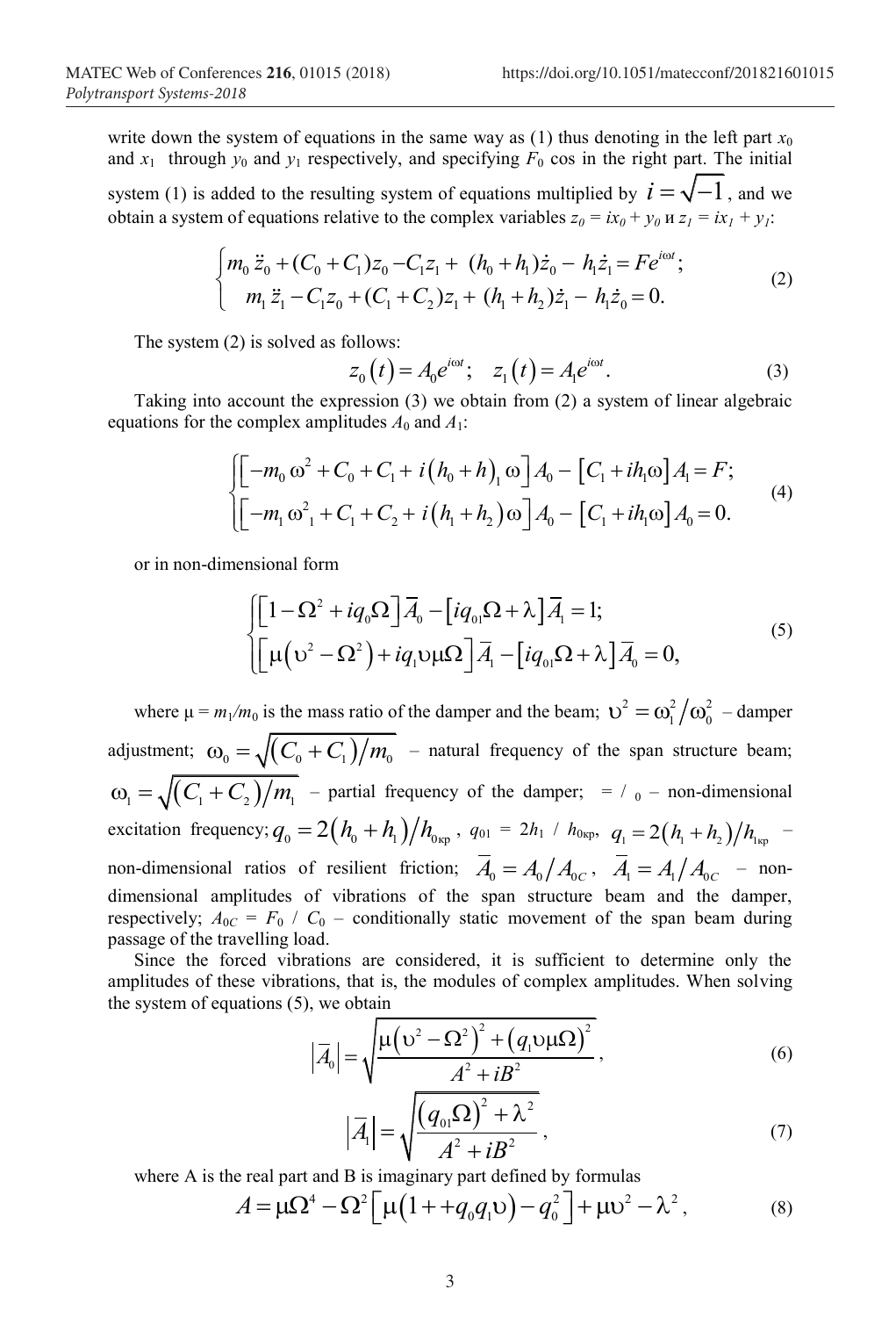$$
B = -\mu\Omega^3 (q_0 + q_1 \mathbf{v}) + \Omega (q_0 \mu \mathbf{v}^2 + q_1 \mu \mathbf{v} - q_0 \lambda^2).
$$
 (9)

#### **Solution of the research model**

Expressions (6) and (7) are equations for the determination of vibration amplitudes on the support of the span structure and the dynamic damper, respectively. Analysis of expression (6) allows us to conclude that, for any type of adjustment of the damper, the amplitude of the span structure beam does not go to zero. But if  $q_1 = 0$  (there is no damping in the damper), then  $|\overline{A}| = 0$  with any  $v = \Omega$  ( $\omega_1 = \omega$ ). Consequently, the vertical and horizontal vibrations of the span structure beam will be damped by the additional mass at a partial frequency of the damper equal to the excitation frequency. The vibration amplitude of the damper itself differs from zero and finite in this case.

According to the classical theory [15], there are three ways to prevent the vibrations and oscillations such as: reduction of the level of vibration in the source, reduction of its level along the path of extension, and change of the resonance properties of the protected objects. One of the effective methods for reducing vibrations of span structures is the creation of passive multi-resonance dynamic vibration dampers. Dynamic damping of vibrations involves the adding to the main vibrating mass of the additional mass which forms a certain part of the main mass.

Depending on the properties of connections, there are dynamic vibration dampers [9, 10] having a form of an additional mass applied to the mass of the main structure by means of an elastic element or pendulum scheme. The additional mass is applied to the mass of the main structure using the viscous or friction elements, namely, the dampers (impact absorbers). Also the additional mass may be applied to the main structure mass by means of resilient and viscous elements. Depending on the amount of additional mass the dynamic vibration damper may be [11] of a small mass (the damper mass is 10% of the mass of the structure); equal (commensurate) mass (the damper mass is equal to the mass of the structure); large mass, when the damper mas exceeds the mass of the structure by two or more times.

The dynamic vibration damper of small mass is effective for adjusting the vibrations of span structures according to the conditions for passing high-speed traffic. Taking into account the complex spectrum of the impact of moveable loads on the bridges, it is advisable to create the unified passive dynamic vibration dampers, which can be set for elimination of any resonance effects. The dynamic vibration damper of small mass used for damping the vibration in case of seismic impacts has its disadvantages since such a damper is very sensitive to setting and there can be no damping effect in the event of relatively small deviations caused by inaccuracies in mounting [14].

A device for damping vertical and horizontal transverse vibrations can be used as a dynamic vibration damper of small mass. Such device consists of a supporting elastic element in the form of a coil spring (Fig. 1) [12, 13]. Such a design can be installed either directly on the span structure (as applicable to reference to the high-speed lines), or between the support and the span structure beam (for seismic impacts). In the latter case, the rigidity of the spring 1 will mainly be determined according to the requirements for vertical displacement of the path.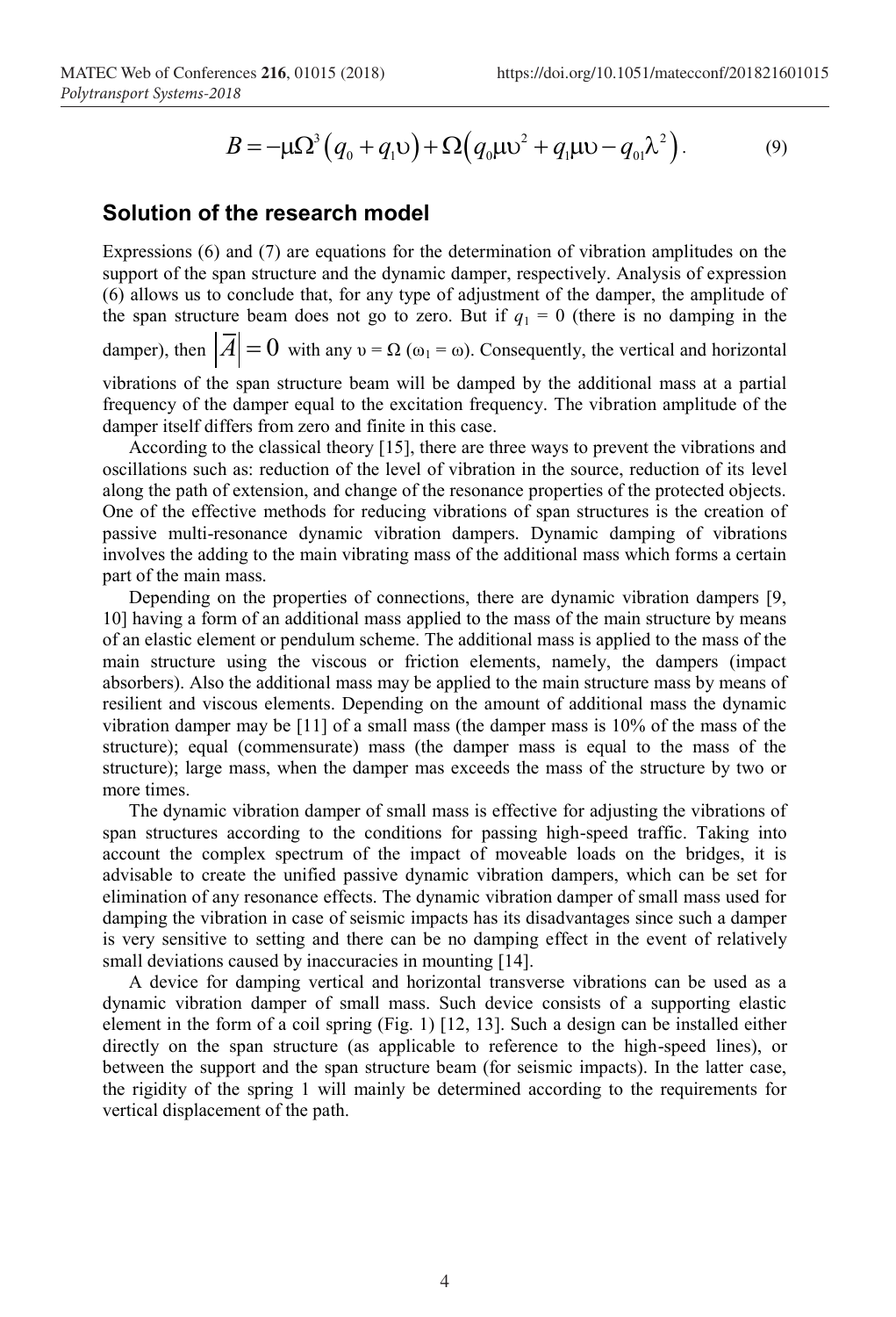

**Fig. 1.** Dynamic vibration damper (a) and its design scheme (b) C0 - stiffness of the main carrier spring; C1 and C2 - the stiffness of the main and additional springs of the absorber, respectively; h1, h2, h3 - damping factors; m0, m1 - mass of beam and dynamic absorber, respectively.

The device under consideration is a supporting elastic member 1 in the form of a coil spring installed between the supports 2 and 3 and a dynamic damper in the form of a coaxially installed inertial mass connected to the supports by the springs 5 and 6. Such installation of the inertial masses of the damper enables to change the interaction of the support and the span structure at operating frequencies of the span structure beam.

It is possible to change this interaction by compensating the periodic forces and moments transmitted by the supporting elastic elements, forces and moments of the opposite direction from the inertial masses vibrating in the opposite direction. It should be noted that if mass 4 is taken as the mass of a span structure, then such a damper becomes a damper of equal (commensurate) mass and can be effectively used for seismic protection in this form.

## **Results**

On the basis of the expressions obtained a support part enabling the use of the span structure mass as a dynamic vibration damper (Fig. 2) was constructed. As for the conditional initial data (a beam of pre-stressed reinforced concrete, load C14, estimated seismicity in 9, maximum permissible vertical movements according to the railway operation rules), the spring parameters were selected in accordance with GOST 13765-86. The same stiffness was assigned for all springs for uniform activation.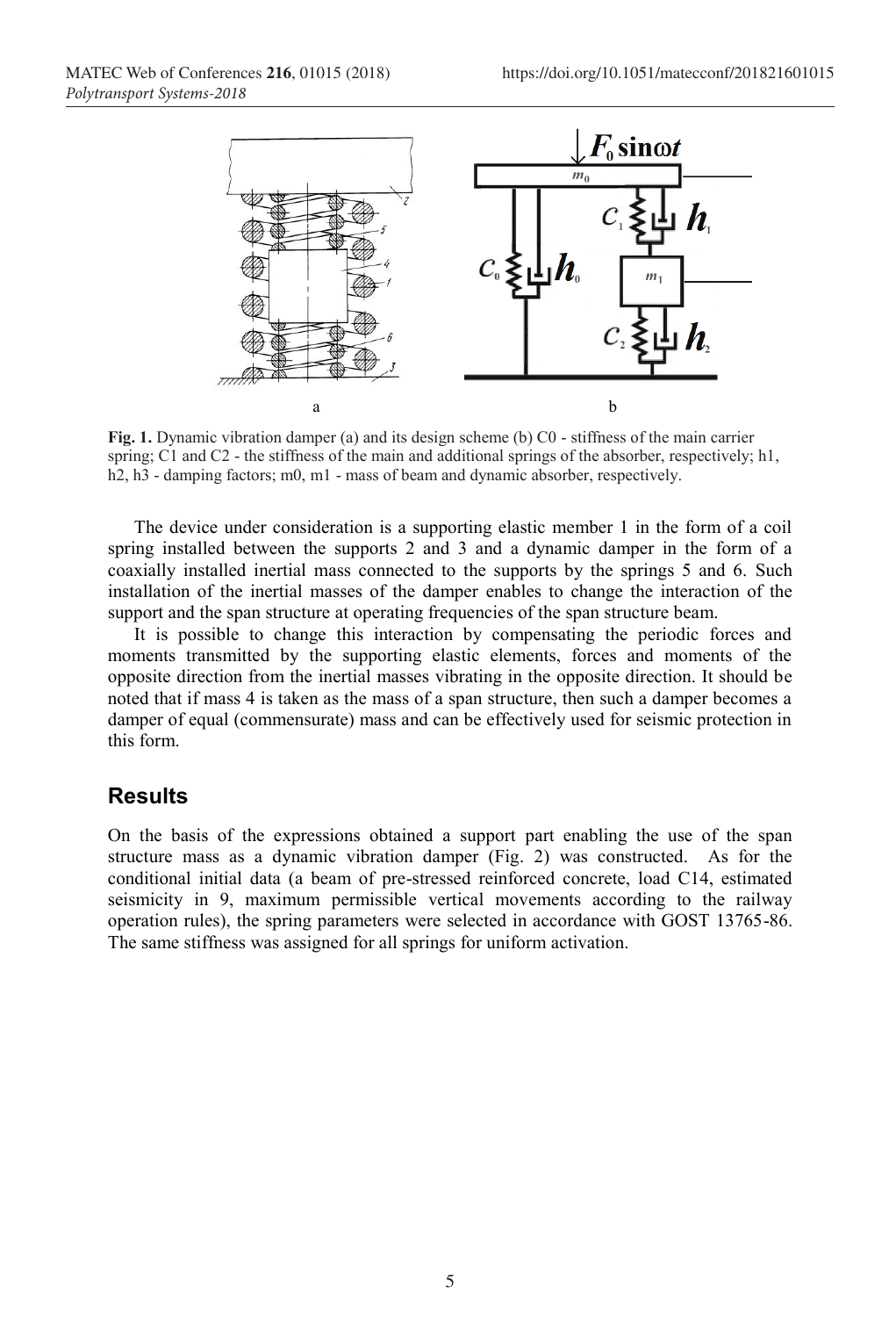

**Fig. 2**. Schematic diagram of the support part.

The developed support part does not exceed the overall dimensions of the existing seismic insulating support parts, and can be placed both above the bearing block (pier cap) of the supports, and in a special niche in the pinnacle. Such a support part is serviceable and, if necessary, can be replaced entirely. It works on the principle of the device, considered in Figure 1.

## **Conclusion**

The support part obtained according to the results of calculations makes it possible to change the interaction of the support and the span structure at operating frequencies of the span structure beam. It will solve the problem of lack of modern calculations and recommendations for designing seismic isolation of bridges.

It is possible to change this interaction by compensating the periodic forces and moments transmitted by the supporting elastic elements, forces and moments of the opposite direction from the inertial masses vibrating in the opposite direction. The developed support part consists of compression and extension springs working together for bearing both vertical and horizontal loads arising from permanent, temporary and seismic impacts. In addition to the main task of bearing vertical and horizontal loads, such a support part is able to return the span structure to the initial position after having been exposed to the seismic impact. Also, it eliminated the resonance that does not increase the expenses both for the span structure, and for supports and foundations, and does not complicate the conditions of installation of structures. The use of such supports allows us to achieve compliance with the requirements for bridges on the high-speed lines in terms of traffic safety even with the use of span structures of standard design solutions.

#### **References**

1. STU-4. Engineering structures of Moscow-Kazan section of high-speed railway track